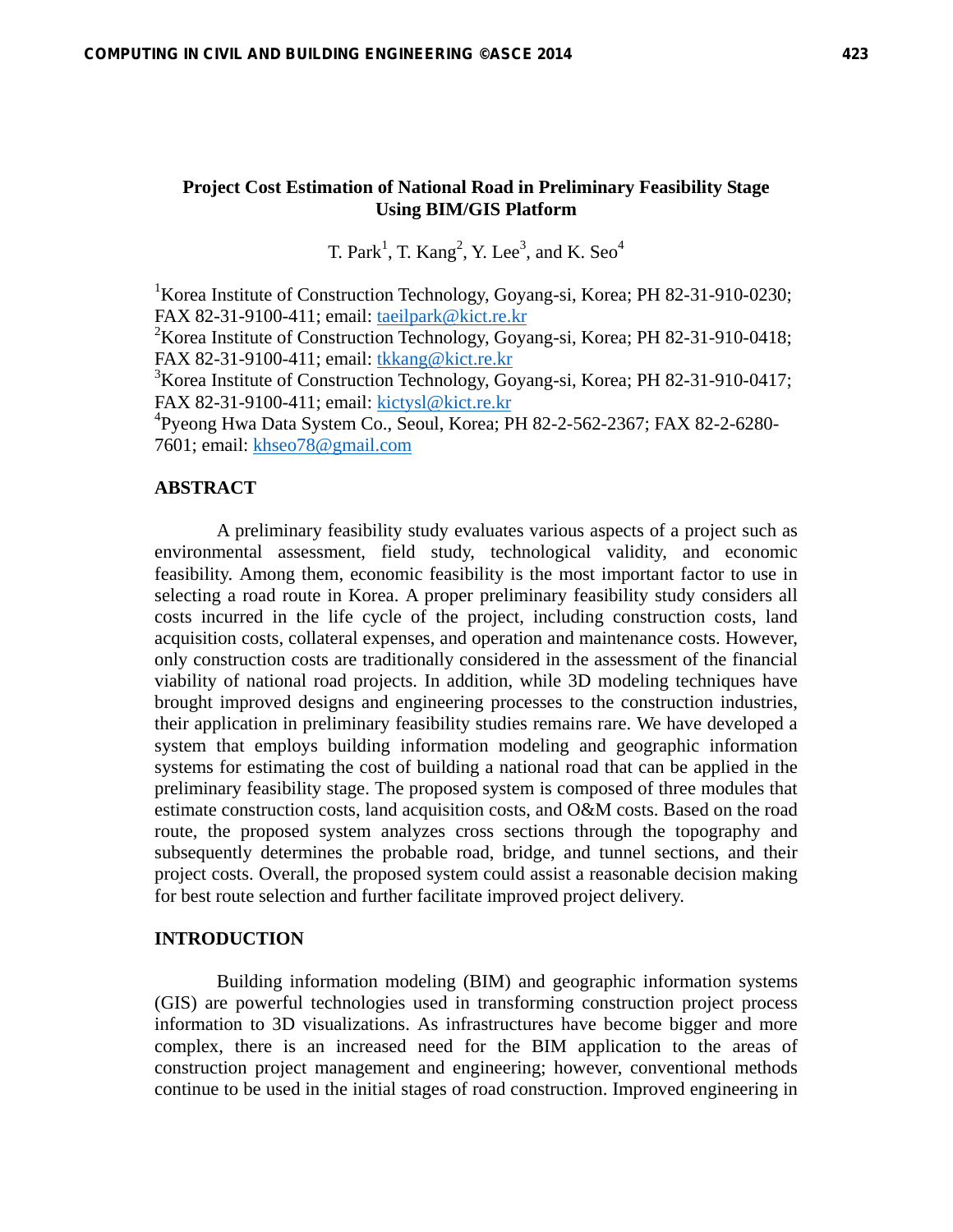these areas, such as preliminary feasibility analyses and alternative route analyses, is an important criterion for successful project delivery. To improve the initial engineering, this study develops a BIM/GIS-based system for the best route selection of national road, which can be applicable to the preliminary feasibility study and alternative route analysis as well. The proposed system estimates project costs for each route including construction costs, land acquisition costs, and operation and maintenance (O&M) costs, and further enables decision makers to select the best route for the project based on cost comparisons between alternatives. The GIS platform identifies the composition of a route (road, bridge and tunnel) and allows the estimation of earthwork and land acquisition costs. The BIM platform also enables the linkage between 3D images and the specifications of structures (bridges and tunnels). Consequently, the proposed system provides decision makers with improved project delivery.

# **CURRENT STATUS OF THE BIM/GIS APPLICATION TO ROAD INFRASTRUCTURE**

BIM and GIS technologies have been widely used for various construction applications and their successes have proven that integration of BIM and GIS has great potential to improve existing practices for road infrastructure management. Isikdag et al. (2008) discussed the possible data transmission of BIM into the geospatial environment. They also examined two cases of application: site selection and fire response management. Bansal (2011) applied GIS technology coupled with 4D modeling to establish space planning. He identified spatial conflicts and resolved them by linking the work space with the execution schedule. Liu and Issa (2012) integrated BIM and GIS to properly implement facility management. They proposed a method for 3D visualization of the pipeline network to provide a clear impression of the underground conditions. Irizarry et al. (2013) integrated BIM and GIS to improve the process of construction supply chain management. Using the BIM/GIS system, they tracked the status of the supply chain by visualizing the flow of material and availability of resources.

 While the 3D modeling technique coupled with GIS has brought improved design and engineering processes to construction industries, application of the BIM/GIS system to preliminary feasibility studies continues to be rare. The primary objective of our research was to develop a BIM/GIS-based system for the project cost estimation of national road, and to assure that it would be applicable in the preliminary feasibility stage.

#### **DEVELOPMENT OF A BIM/GIS SYSTEM FOR BEST ROUTE SELECTION**

**System description.** The project cost estimation system was developed on the commercial program *RD* (Pyeong Hwa Data System, Co. Ltd.) which was operated on the AutoCAD platform. The system was primarily composed of two systems and three modules, as shown in Figure 1. When the user-defined GIS information and associated data were inputted into the CAD system, the subsequent outputs regarding bridge and tunnel properties, earth work quantities, lot numbers, land boundary lines,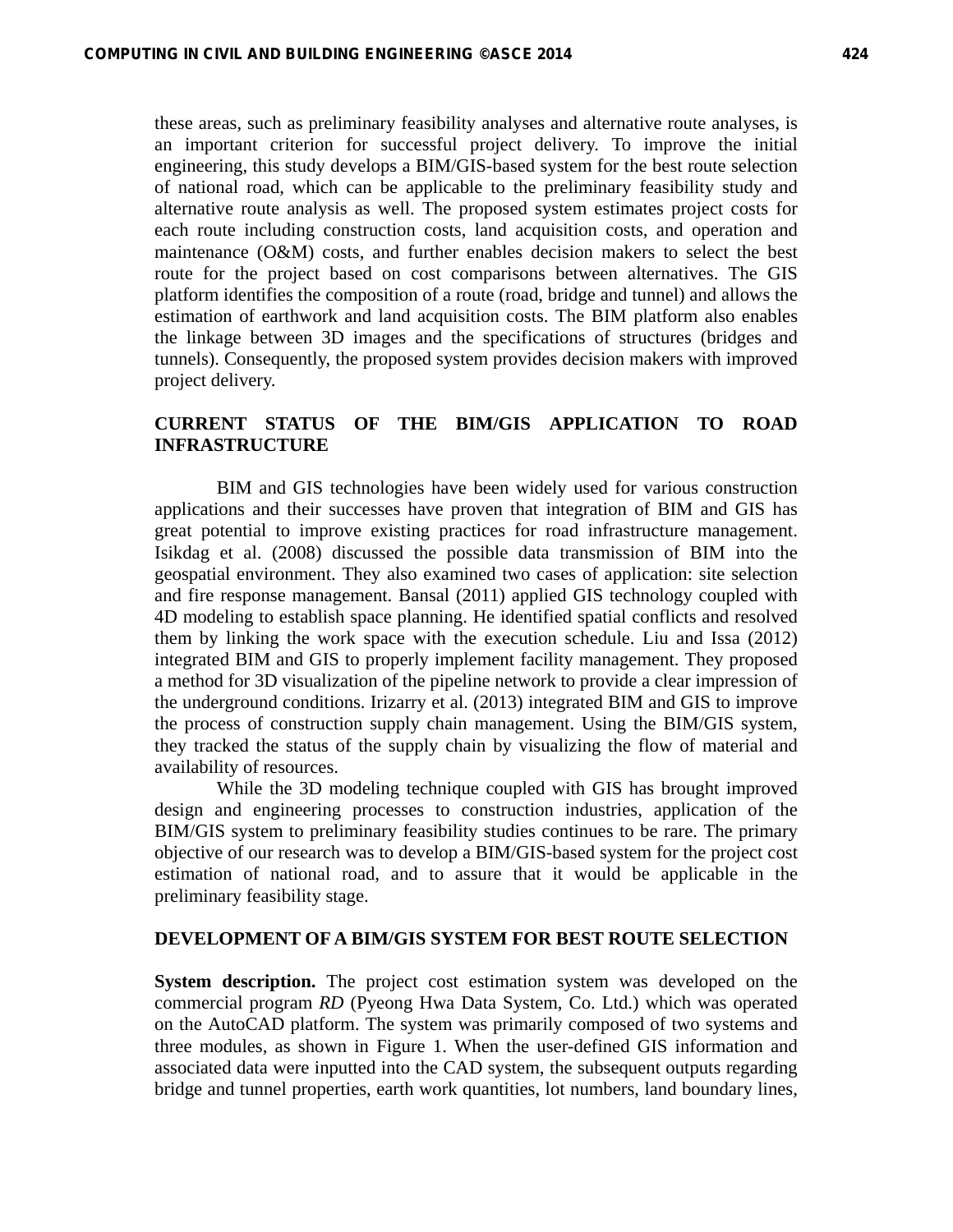and images could be used as inputs for the Web system. The Web system then estimated the total project cost for each alternative and provided 2D floor and cross section images for the project. Detailed procedures for the estimation and image generation are discussed in the following sections.



**Figure 1. BIM/GIS-based project cost estimation system (Prototype).** 

**Construction cost estimation module.** Construction costs include the costs for constructing the road and associated structures (bridges and tunnels), and their collateral expenses. After a new project is registered, the user defines origin, destination and station points on a digital map. Based on these points, a CAD system uses an optimization algorithm to determine road, bridge, and tunnel sections. The user must then specify their types and designs, and the CAD system consequently estimates earthwork quantities as well as the widths and lengths of structures. These are delivered to the Web system where total project costs for the route are estimated. In this regard, road construction costs are calculated by multiplying the unit costs of the activities and quantity information, and collateral expenses are estimated based on the percentage of total road construction cost as specified in the regulation by the Ministry of Trade, Industry & Energy (MOTIE, 2012). On the other hand, the construction costs and collateral expenses for bridges and tunnels are estimated using case-based reasoning approach for the previous projects. These procedures are illustrated in Fig 2.

**Land acquisition cost estimation module.** Algorithms for estimating land acquisition costs are based on research by the Korea Development Institute (KDI, 2008). The costs are estimated based on officially announced average land values and the requisitioned land area. As shown in the procedure illustrated in Figure 3, when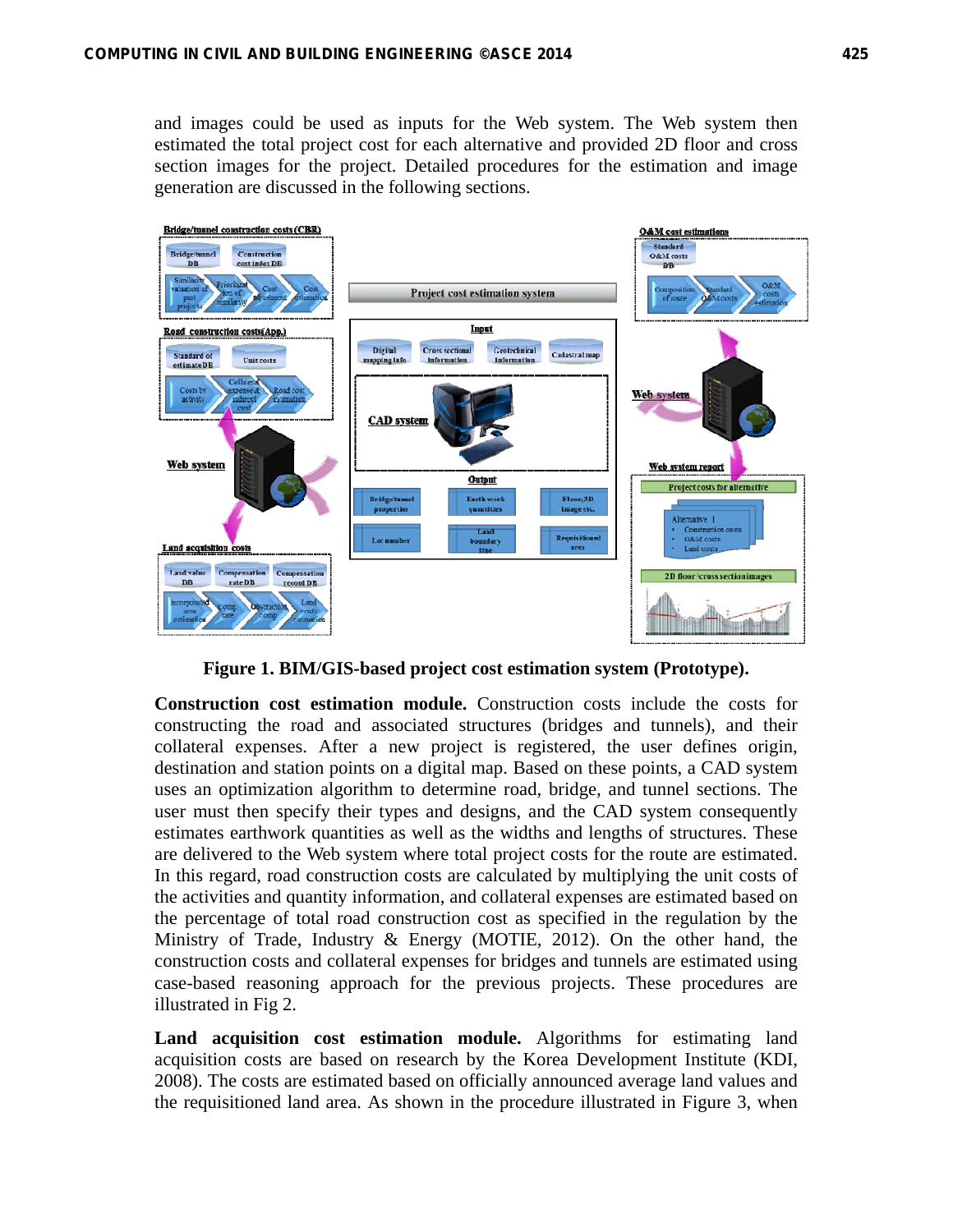initial points are selected by the user, the CAD system designs the floor, cross section, and longitudinal section images. After the user registers the cadastral information into the system, it generates the right-of-way, calculates the requisitioned area, and finally, estimates the land acquisition cost.



**Figure 2. Construction cost estimation procedure.**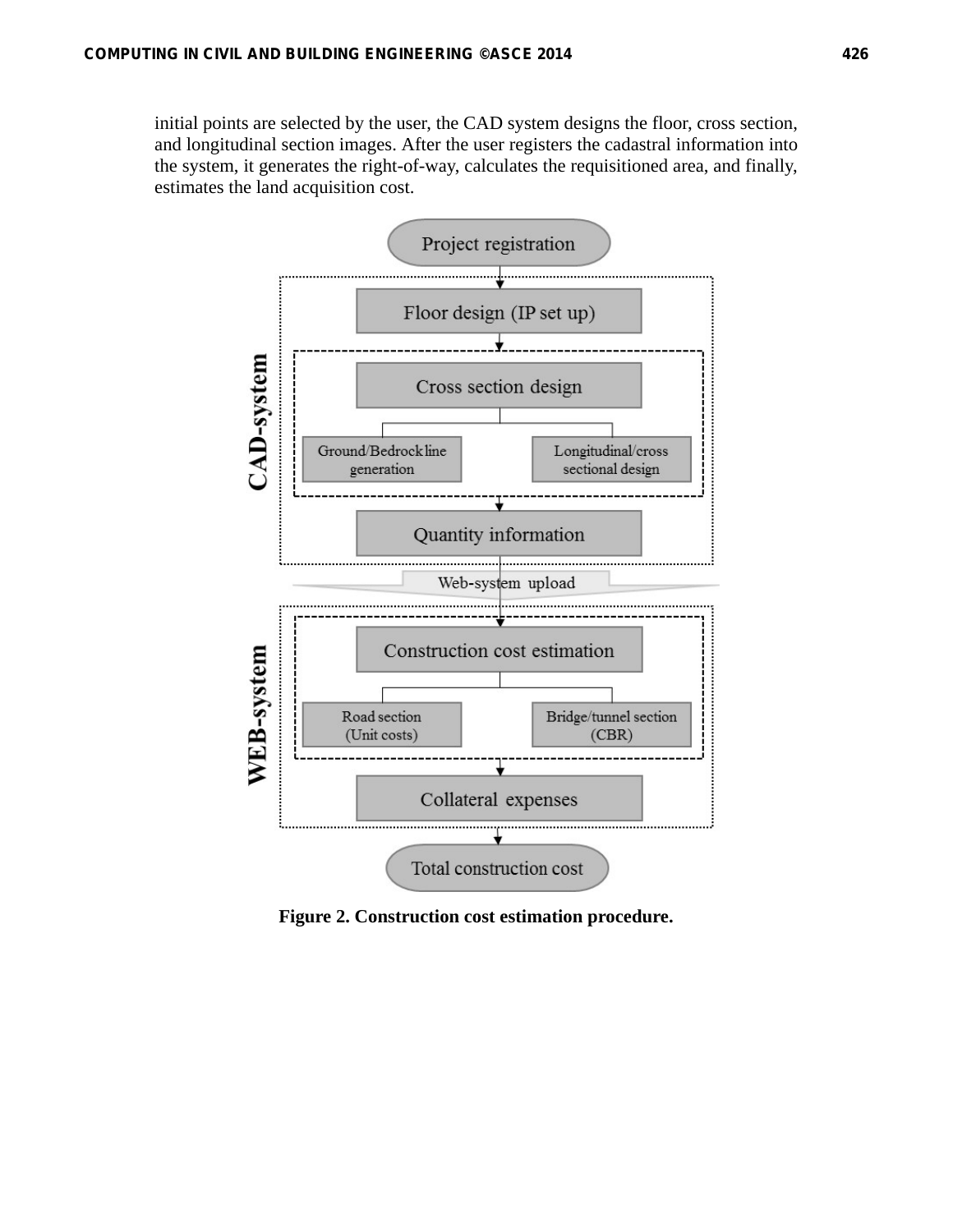

**Figure 3. Procedures for estimating land acquisition costs.** 

**Operation and maintenance cost estimation module.** Previous studies showed that there was a huge gap between values predicted by regression analysis and actual O&M costs for road infrastructure, and that could be overcome by adopting the concept of a rehabilitation cycle (Korea Expressway Corporation, 2007; KDI, 2008). As a result, we assumed that the rehabilitation cycles for roads, bridges, and tunnels were 10 years, 10 years, and 15 years, respectively; these values were suggested by KDI (2009). To estimate the costs for each O&M item, we utilized five-year historical cost records of "Current state of the road O&M cost", provided by the Ministry of Land, Infrastructure and Transport (2008~2012). The estimated costs for a 4-lane national road are presented in Table 1.

| Structure     | Category        | Description        | Period  | Cost                |
|---------------|-----------------|--------------------|---------|---------------------|
|               |                 |                    |         | (Mil. Kwon/km/year) |
| Road          | Repair          | Surface treatment, | Annual  | 6.5                 |
|               |                 | patching, coating  |         |                     |
|               | Resurfacing     | Repaving           | 10 year | 381.9               |
|               | Facility repair | Culvert, drainage  | Annual  | 3.7                 |
| <b>Bridge</b> | Repair          | Routine M&R        | Annual  | 683.7               |
|               | Rehabilitation  | Repaving, cable    | 10 year | 1311.4              |
|               |                 | & anchor, etc.     |         |                     |
| Tunnel        | Repair          | Routine M&R        | Annual  | 261.5               |
|               | Rehabilitation  | Repaving,          | 15 year | 1363.4              |
|               |                 | ventilation        |         |                     |
| General       | Other repair    | Security, road     | Annual  | 6.8                 |
|               |                 | signs, lane paint  |         |                     |
|               | Emergency       | Emergency repair   | Annual  | 3.4                 |
|               | repair          |                    |         |                     |
|               | Operation costs | Labor              | Annual  | 7.0                 |

**Table 1. Estimated O&M costs for a 4-lane national road.**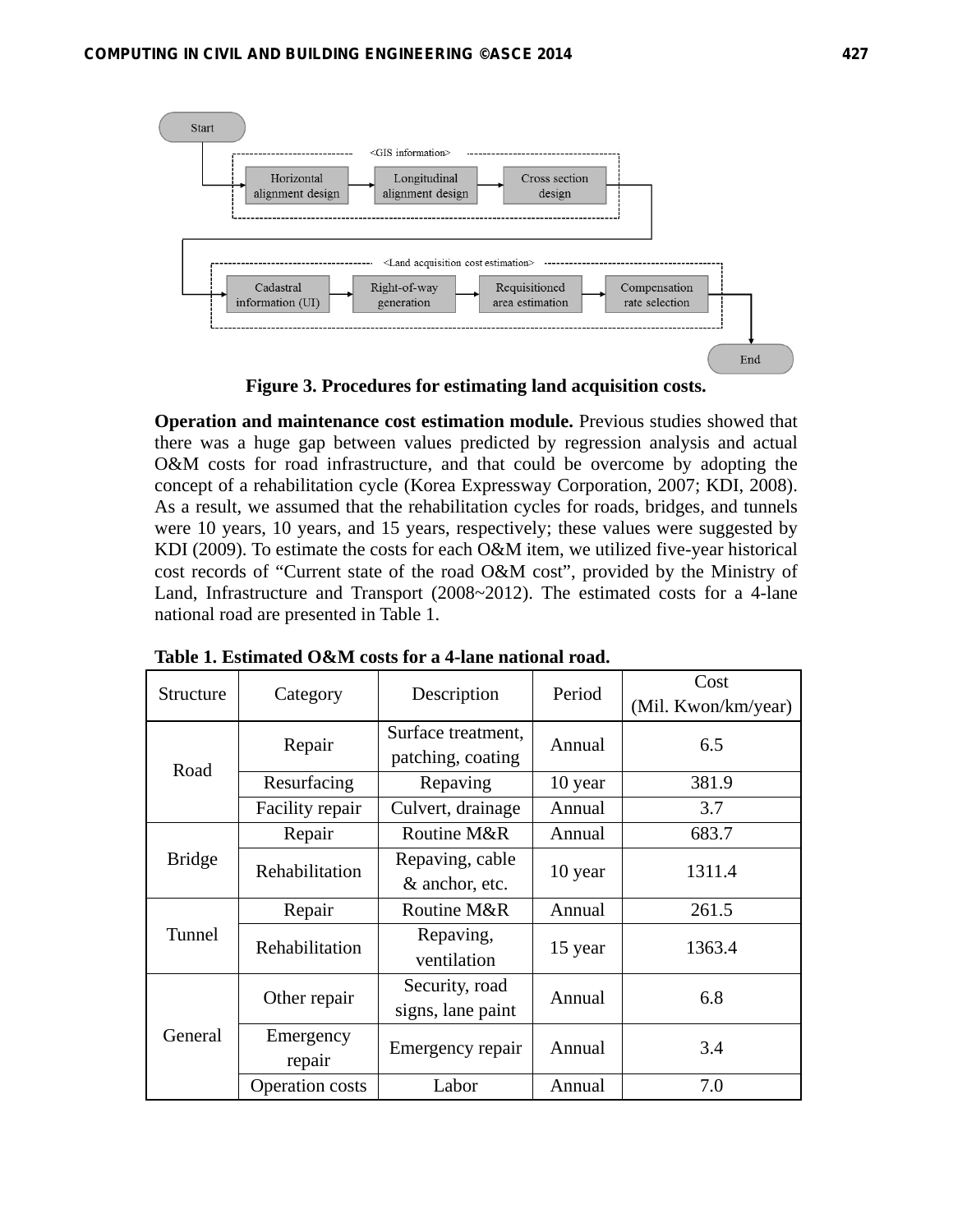**3D visualizations and reports.** One of the important features of the system is that it can provide 3D visualizations of the road, bridges, and tunnels. The 3D modeling engine enables the user to identify components of the route including the banking and cutting parts of earthwork, bridge sections, and tunnel sections. A clear visualization lends to an understanding of the overall plan of the project. Figure 4 shows several 3D visualizations provided by the system. Each product is linked to quantity information. For example, the earthwork image is linked to the cutting, banking, and moving amounts that were automatically estimated by the system, and the bridge section image is linked to design specifications of that bridge. This information is uploaded to the Web system and contributed to the estimation of the total project cost.

 The system also provides project reports that detail the design information, floor image information (Intersection point, and x- and y- coordinates), longitudinal image information (ground height and slope), structural specifications (type, length, and width), earthwork (banking, cutting, and moving), land acquisition costs (locational category, classification, lot number, and comp. rate), O&M costs (itemized lists of O&M, cycles, and unit costs), and total projects costs. Consequently, this option enables the stakeholders to compare alternatives and further to select the best route more easily.



**Figure 4. 3D visualization of the project.**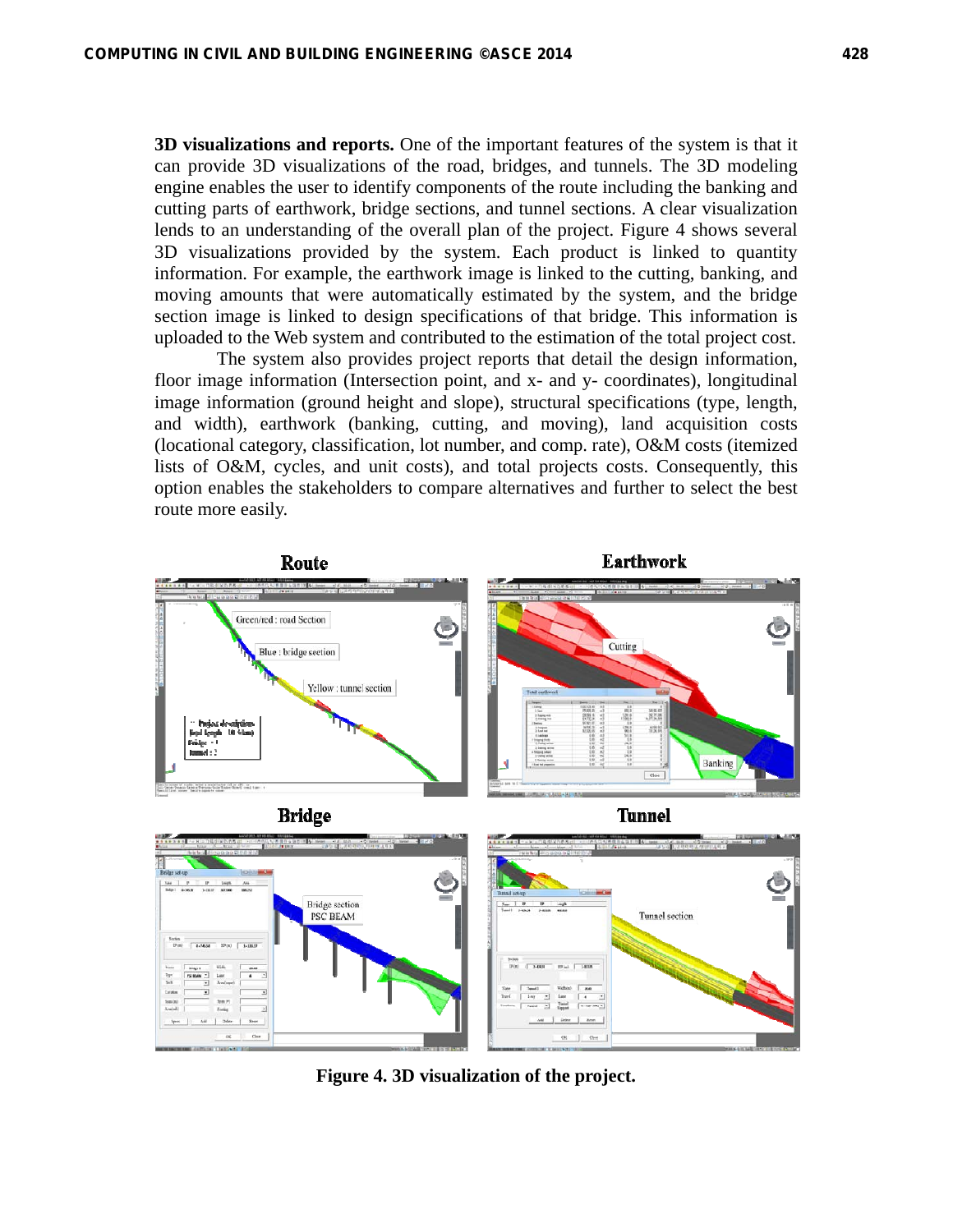### **CONCLUSION**

Recent integration of BIM and GIS represents an unprecedented opportunity for construction stakeholders to manage an infrastructure project with improved design and engineering processes. This study developed a BIM/GIS-based system for project cost estimation of a national road, which can be applicable in the preliminary feasibility stage. A feasibility study using the proposed system has several advantages over a conventional feasibility study. First, the proposed system has flexibility which can enable the user to easily change the route upon a policy change in the national road network. Second, 3D visualization linked with associated information provides the user with a better understanding of the project. Third, the estimated project cost is consistent regardless of the user. Overall, the proposed system reduces the time, and resources used in the engineering process, and further provides an improved environment for selecting the best route.

#### **ACKNOWLEDGMENT**

This research was supported by "BIM/GIS Platform based Construction Project Management Technology." The authors appreciate Korea Institute of Construction Technology for supporting the research fund.

#### **REFERENCES**

- Bansal, V. K. (2011). "Use of GIS and Topology in the identification and resolution of space conflicts." *Journal of Computing in Civil Engineering,* 25(2), 157– 171.
- Korea Expressway Corporation (2007). *Research on the feasibility study and quantitative risk assessment system of road project.*
- Irizarry, J., Karan, P. E., and Jalaei, F. (2013). "Integrating BIM and GIS to improve the visual monitoring of construction supply chain management." *Automation in Construction*, 31, 241–254.
- Isikdag, U., Underwood, J., and Aouad, G. (2008). "An investigation into the applicability of building information models in geospatial environment in support of site selection and fire response management processes." *Advanced Engineering Informatics*, 22(4), 504–519.
- Korea Development Institute (KDI). (2008). *Guidelines for the feasibility study, 5th edition,* Seoul, Korea.
- Korea Development Institute (KDI). (2009). *Studies on the road O&M costs in preliminary feasibility study,* Seoul, Korea.
- Liu, R., and Issa, R. A. (2012). "3D visualization of sub-surface pipelines in connection with the building utilities: integrating GIS and BIM for facility management." *Computing in Civil Engineering: Proceedings of the 2012 ASCE International Conference on Computing in Civil Engineering*, 341–348.